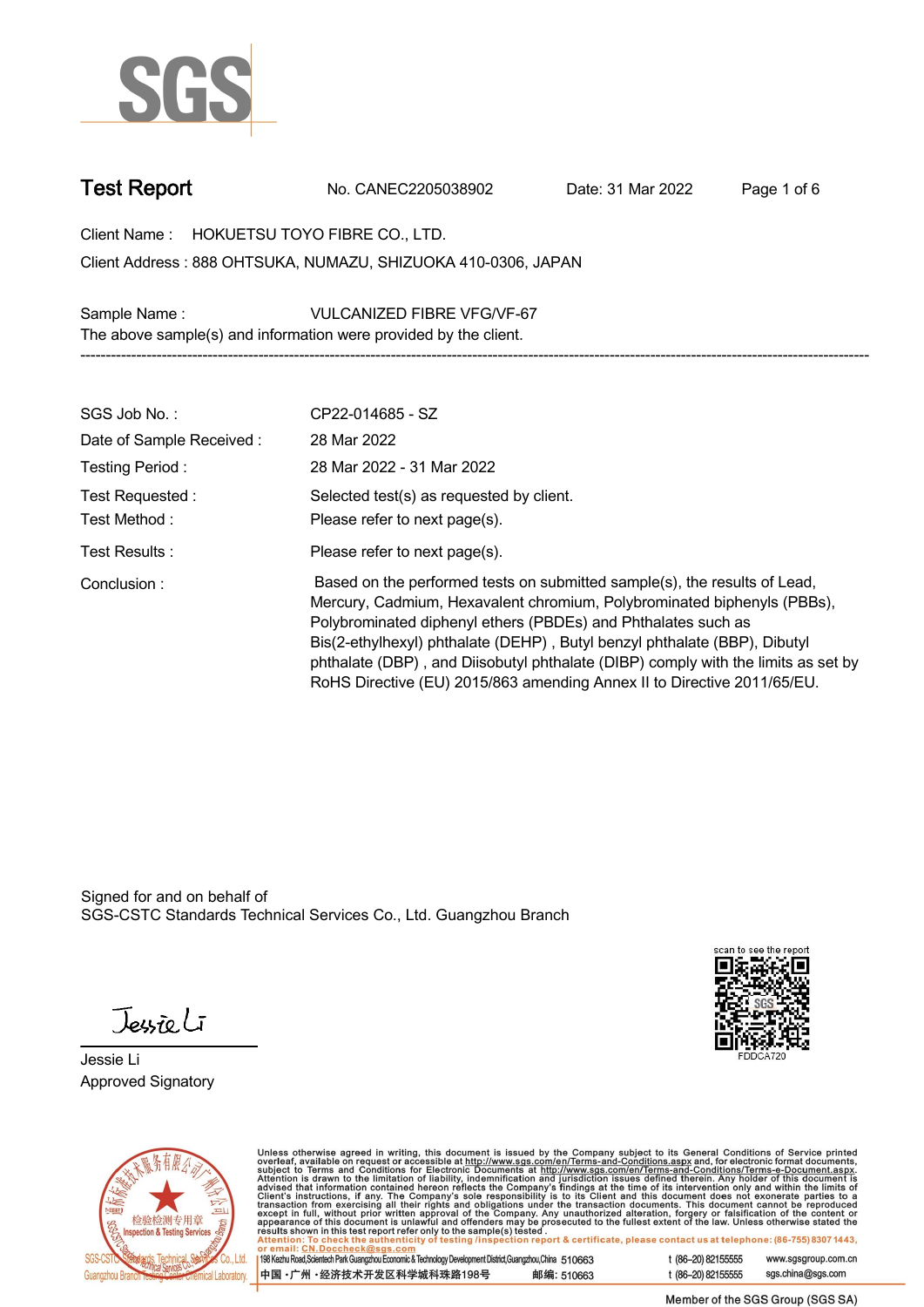

**Test Report. No. CANEC2205038902 . Date: 31 Mar 2022 . Page 2 of 6.**

**Test Results :.**

**Test Part Description : .**

| Specimen No.    | <b>SGS Sample ID</b> | <b>Description</b>   |
|-----------------|----------------------|----------------------|
| SN <sub>1</sub> | CAN22-050389.002     | White material sheet |

- **Remarks :.(1) 1 mg/kg = 1 ppm = 0.0001% .**
	- **(2) MDL = Method Detection Limit .**
	- **(3) ND = Not Detected ( < MDL ) .**
	- **(4) "-" = Not Regulated .**

## **RoHS Directive (EU) 2015/863 amending Annex II to Directive 2011/65/EU.**

**Test Method :. With reference to IEC 62321-4:2013+A1:2017, IEC 62321-5:2013, IEC 62321-7-2:2017 , IEC 62321-6:2015 and IEC 62321-8:2017, analyzed by ICP-OES , UV-Vis and GC-MS . .**

| Test Item(s)               | <b>Limit</b> | <u>Unit</u> | <b>MDL</b>                   | 002       |
|----------------------------|--------------|-------------|------------------------------|-----------|
| Cadmium (Cd)               | 100          | mg/kg       | $\overline{c}$               | <b>ND</b> |
| Lead (Pb)                  | 1,000        | mg/kg       | $\overline{2}$               | <b>ND</b> |
| Mercury (Hg)               | 1,000        | mg/kg       | $\overline{2}$               | <b>ND</b> |
| Hexavalent Chromium (CrVI) | 1,000        | mg/kg       | 8                            | <b>ND</b> |
| Sum of PBBs                | 1,000        | mg/kg       | $\overline{\phantom{0}}$     | <b>ND</b> |
| Monobromobiphenyl          |              | mg/kg       | 5                            | <b>ND</b> |
| Dibromobiphenyl            | -            | mg/kg       | 5                            | <b>ND</b> |
| Tribromobiphenyl           | -            | mg/kg       | 5                            | <b>ND</b> |
| Tetrabromobiphenyl         |              | mg/kg       | 5                            | <b>ND</b> |
| Pentabromobiphenyl         | -            | mg/kg       | 5                            | <b>ND</b> |
| Hexabromobiphenyl          |              | mg/kg       | 5                            | <b>ND</b> |
| Heptabromobiphenyl         |              | mg/kg       | 5                            | <b>ND</b> |
| Octabromobiphenyl          | -            | mg/kg       | 5                            | <b>ND</b> |
| Nonabromobiphenyl          |              | mg/kg       | 5                            | <b>ND</b> |
| Decabromobiphenyl          |              | mg/kg       | 5                            | <b>ND</b> |
| Sum of PBDEs               | 1,000        | mg/kg       | $\qquad \qquad \blacksquare$ | <b>ND</b> |
| Monobromodiphenyl ether    |              | mg/kg       | 5                            | <b>ND</b> |
| Dibromodiphenyl ether      |              | mg/kg       | 5                            | <b>ND</b> |
| Tribromodiphenyl ether     | -            | mg/kg       | 5                            | <b>ND</b> |
| Tetrabromodiphenyl ether   |              | mg/kg       | 5                            | <b>ND</b> |
| Pentabromodiphenyl ether   |              | mg/kg       | 5                            | <b>ND</b> |



Unless otherwise agreed in writing, this document is issued by the Company subject to its General Conditions of Service printed overleaf, available on request or accessible at http://www.sgs.com/en/Terms-and-Conditions.as

| or email: CN.Doccheck@sqs.com                                                                                |            |                    |                     |
|--------------------------------------------------------------------------------------------------------------|------------|--------------------|---------------------|
| 198 Kezhu Road, Scientech Park Guangzhou Economic & Technology Development District, Guangzhou, China 510663 |            | t (86–20) 82155555 | www.sgsgroup.com.cn |
| ┃中国 •广州 •经济技术开发区科学城科珠路198号 ↓                                                                                 | 邮编: 510663 | t (86–20) 82155555 | sgs.china@sgs.com   |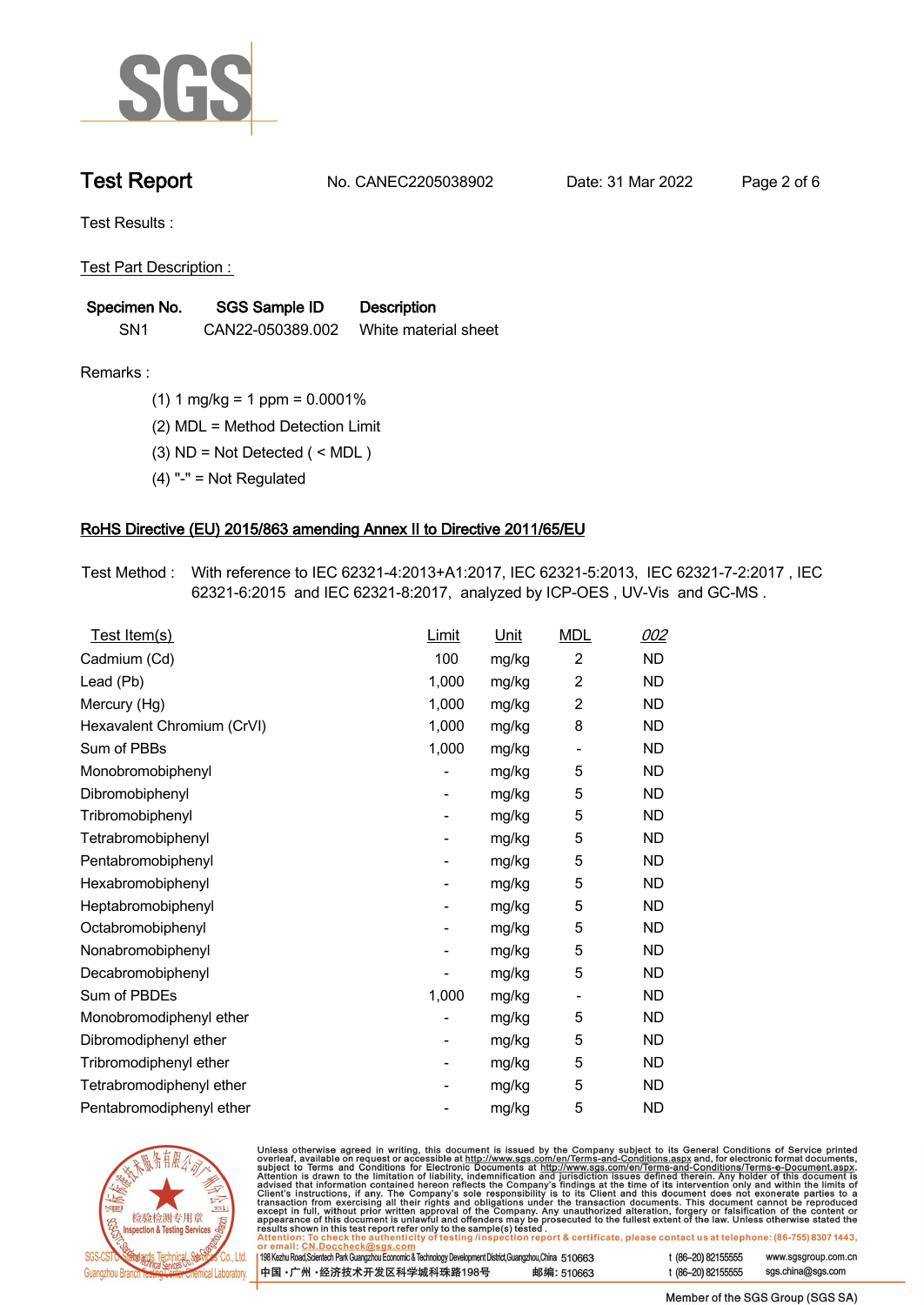

| <b>Test Report</b>                  | No. CANEC2205038902      |             |            | Date: 31 Mar 2022 | Page 3 of 6 |
|-------------------------------------|--------------------------|-------------|------------|-------------------|-------------|
| Test Item(s)                        | Limit                    | <u>Unit</u> | <b>MDL</b> | <u>002</u>        |             |
| Hexabromodiphenyl ether             | ٠                        | mg/kg       | 5          | <b>ND</b>         |             |
| Heptabromodiphenyl ether            | ٠                        | mg/kg       | 5          | <b>ND</b>         |             |
| Octabromodiphenyl ether             | $\overline{\phantom{a}}$ | mg/kg       | 5          | <b>ND</b>         |             |
| Nonabromodiphenyl ether             | $\overline{\phantom{a}}$ | mg/kg       | 5          | <b>ND</b>         |             |
| Decabromodiphenyl ether             | -                        | mg/kg       | 5          | <b>ND</b>         |             |
| Dibutyl phthalate (DBP)             | 1.000                    | mg/kg       | 50         | <b>ND</b>         |             |
| Butyl benzyl phthalate (BBP)        | 1.000                    | mg/kg       | 50         | <b>ND</b>         |             |
| Bis (2-ethylhexyl) phthalate (DEHP) | 1.000                    | mg/kg       | 50         | <b>ND</b>         |             |
| Diisobutyl Phthalates (DIBP)        | 1.000                    | mg/kg       | 50         | ND                |             |

### **Notes :.**

**(1) The maximum permissible limit is quoted from RoHS Directive (EU) 2015/863.**

**(2) IEC 62321 series is equivalent to EN 62321 series**

**https://www.cenelec.eu/dyn/www/f?p=104:30:1742232870351101::::FSP\_ORG\_ID,FSP\_LANG\_ID:12586 37,25**

**(3) The restriction of DEHP, BBP, DBP and DIBP shall apply to medical devices, including in vitro medical devices, and monitoring and control instruments, including industrial monitoring and control instruments, from 22 July 2021..**



Unless otherwise agreed in writing, this document is issued by the Company subject to its General Conditions of Service printed<br>overleaf, available on request or accessible at http://www.sgs.com/en/Terms-and-Conditions.as

| 198 Kezhu Road,Scientech Park Guangzhou Economic & Technology Development District,Guangzhou,China 510663 |            |  |
|-----------------------------------------------------------------------------------------------------------|------------|--|
| 中国 ·广州 ·经济技术开发区科学城科珠路198号                                                                                 | 邮编: 510663 |  |

www.sgsgroup.com.cn

t (86-20) 82155555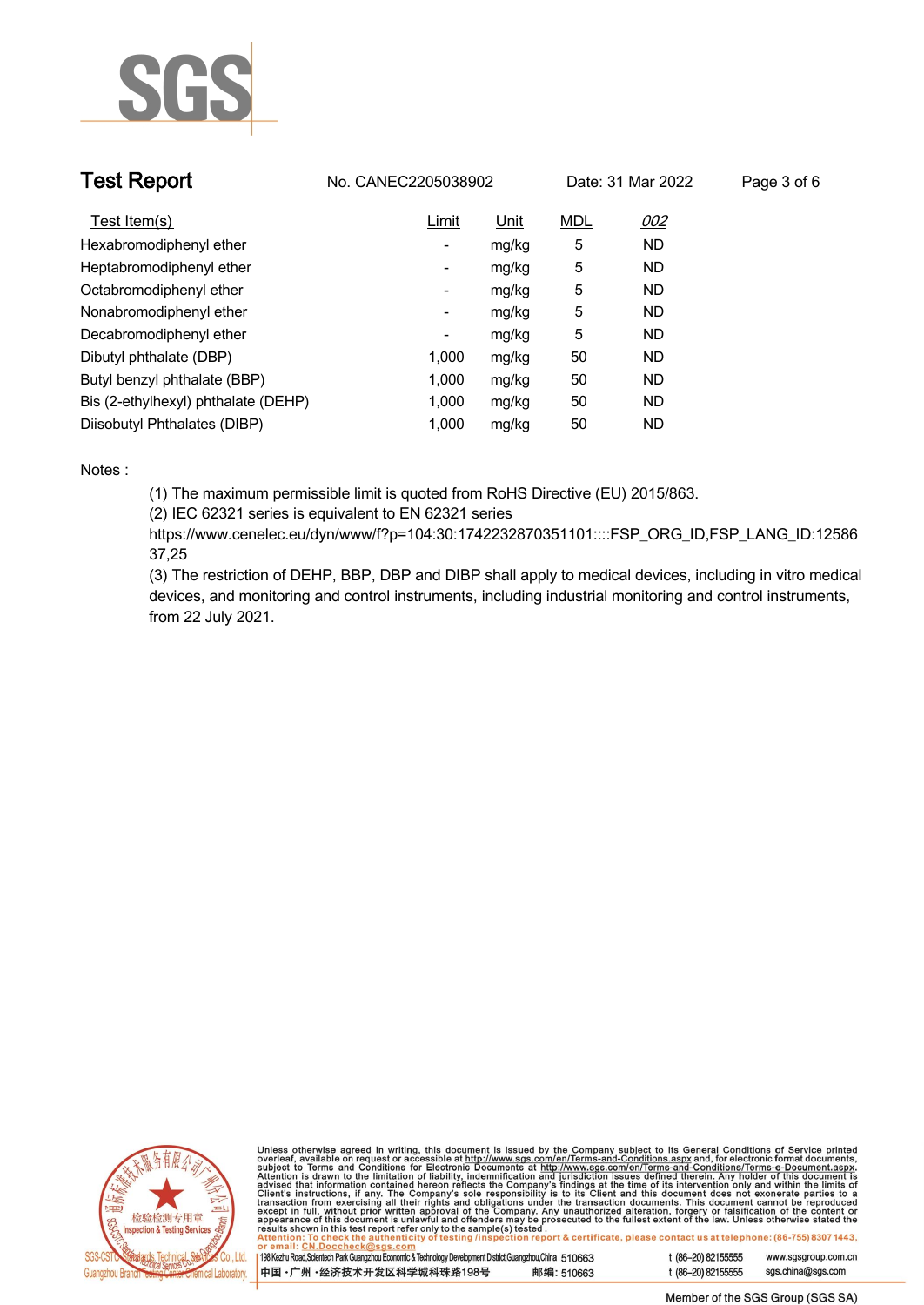

**Test Report. No. CANEC2205038902 . Date: 31 Mar 2022 . Page 4 of 6.**

## **ATTACHMENTS Pb/Cd/Hg/Cr6+/PBBs/PBDEs Testing Flow Chart**

**1) These samples were dissolved totally by pre -conditioning method according to below flow chart. (Cr6+ and PBBs/PBDEs test method excluded ).**





Unless otherwise agreed in writing, this document is issued by the Company subject to its General Conditions of Service printed<br>overleaf, available on request or accessible at <u>http://www.sgs.com/en/Terms-and-Conditions.a</u>

| 198 Kezhu Road,Scientech Park Guangzhou Economic & Technology Development District,Guangzhou,China   510663 |            |
|-------------------------------------------------------------------------------------------------------------|------------|
| 中国 •广州 •经济技术开发区科学城科珠路198号 »                                                                                 | 邮编: 510663 |

t (86-20) 82155555 www.sgsgroup.com.cn t (86-20) 82155555 sas.china@sas.com

Member of the SGS Group (SGS SA)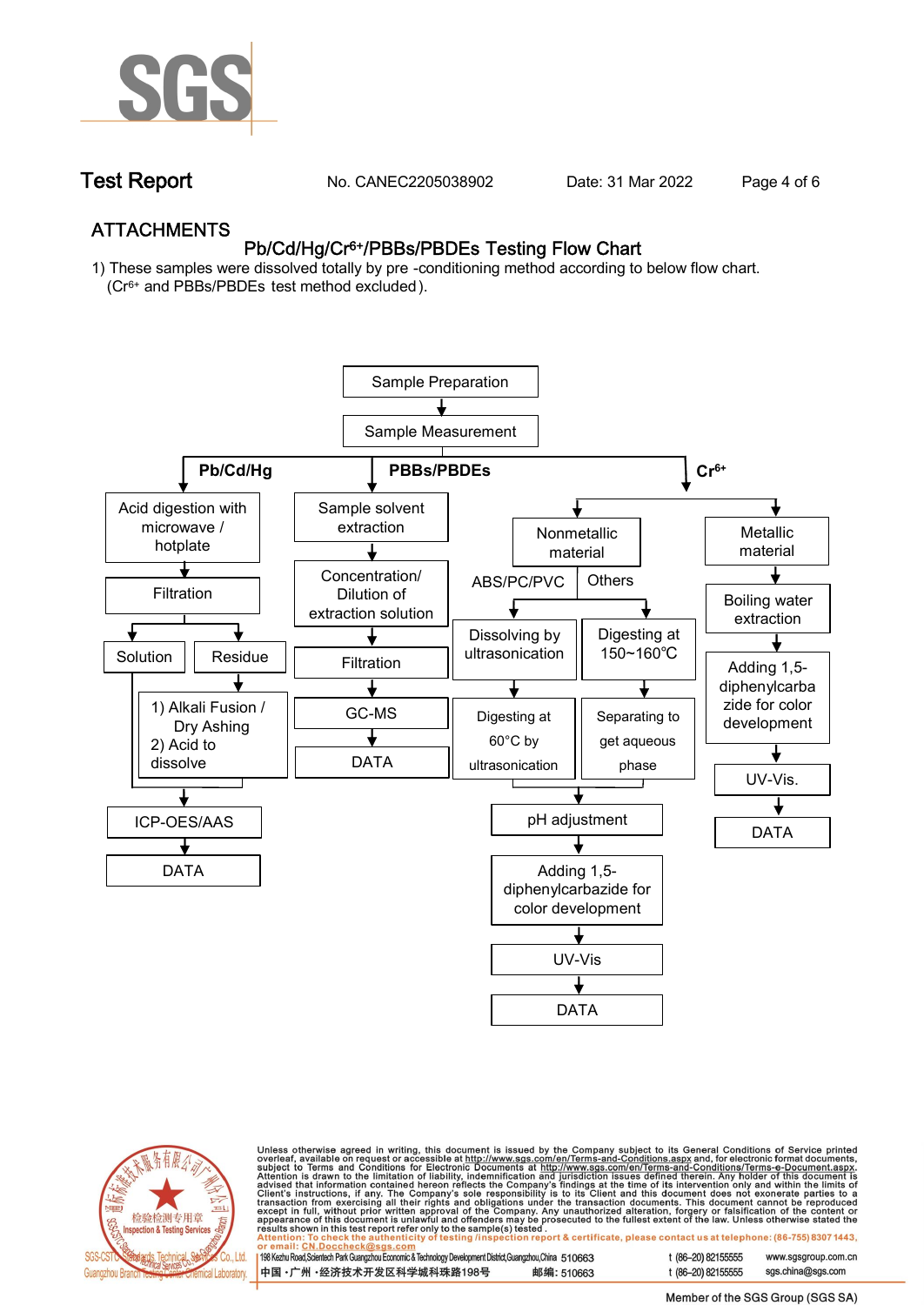

**Test Report. No. CANEC2205038902 . Date: 31 Mar 2022 . Page 5 of 6.**

# **ATTACHMENTS Phthalates Testing Flow Chart**





Unless otherwise agreed in writing, this document is issued by the Company subject to its General Conditions of Service printed overleaf, available on request or accessible at http://www.sgs.com/en/Terms-and-Conditions.as

| or email: CN.Doccheck@sus.com                                                                             |            |
|-----------------------------------------------------------------------------------------------------------|------------|
| 198 Kezhu Road,Scientech Park Guangzhou Economic & Technology Development District,Guangzhou,China 510663 |            |
|                                                                                                           |            |
|                                                                                                           |            |
| 中国 •广州 •经济技术开发区科学城科珠路198号                                                                                 | 邮编: 510663 |
|                                                                                                           |            |

t (86-20) 82155555 www.sgsgroup.com.cn t (86-20) 82155555 sgs.china@sgs.com